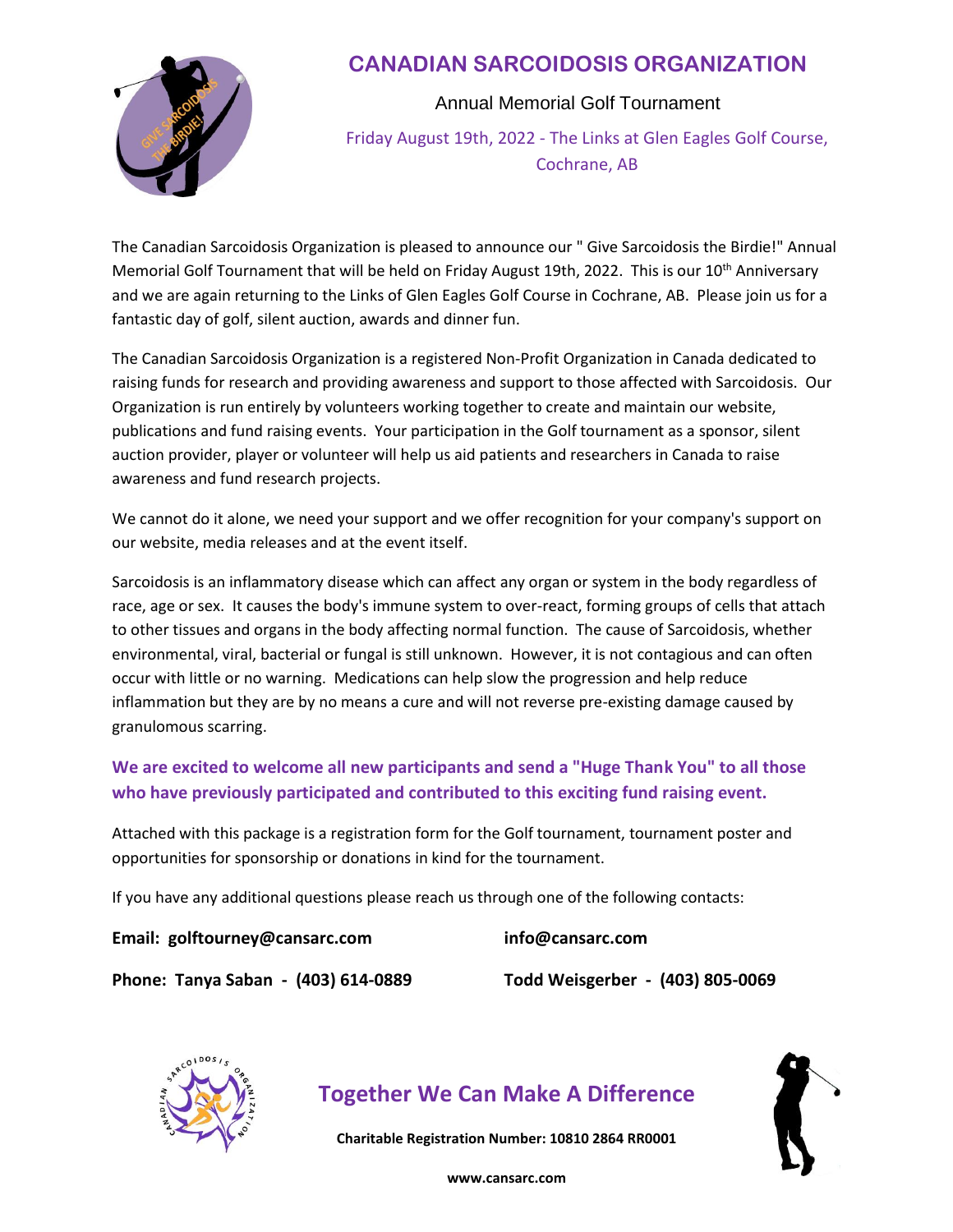

Annual Memorial Golf Tournament Friday August 19th, 2022 - The Links at Glen Eagles Golf Course, Cochrane, AB

#### **Tournament Information**

**Early Bird Entry Draw – Draw date July 1st, 2022 (All registrations received by this date qualify, there will be 10 early bird draw prizes this year to honor our 10th Anniversary!)**

**Golfers**

**Cost: \$199.00/golfer**

**Entry includes: Round of Golf (18 holes), Golf cart, Hole prizes, Team Bingo, Roast Beef Dinner, Winning Team Trophies and access to the Silent Auction.**

**NON- Golfers Welcome!! Cost: \$60.00 – includes Dinner and Silent Auction**

**Mulligans: Mulligan package will be available for purchase at the event, the cost is \$20.00 and includes 3 Mulligans, a mulligan draw prize ticket and a ticket for a free drink.**

**Tournament format: Best Ball/Team Scramble Format Registration Deadline: August 5th, 2022**

#### **ONLINE REGISTRATION AVAILABLE AT : WWW.CANSARC.COM**

#### **Itinerary**

- **1. 12pm- 1:00pm -- Registration, Entry, Draw prizes**
- **2. 1:15pm -- Carts and golfers head to starting holes**
- **3. 1:30pm -- Shotgun Start**
- **4. 1:30pm -- 5:30pm -- Tournament play and Team Bingo contests on the holes along the way.**
- **5. 5:30pm -- 6:30pm -- Silent Auction**
- **6. 6:00pm -- Roast Beef Dinner**
- **7. 7:00pm -- Announcement of Winners, skill prizes, team prizes, 50/50 draw and silent auction claims.**
- **8. 8:30pm -- Everyone get out! :)**



### **Together We Can Make A Difference**

**Charitable Registration Number: 10810 2864 RR0001**

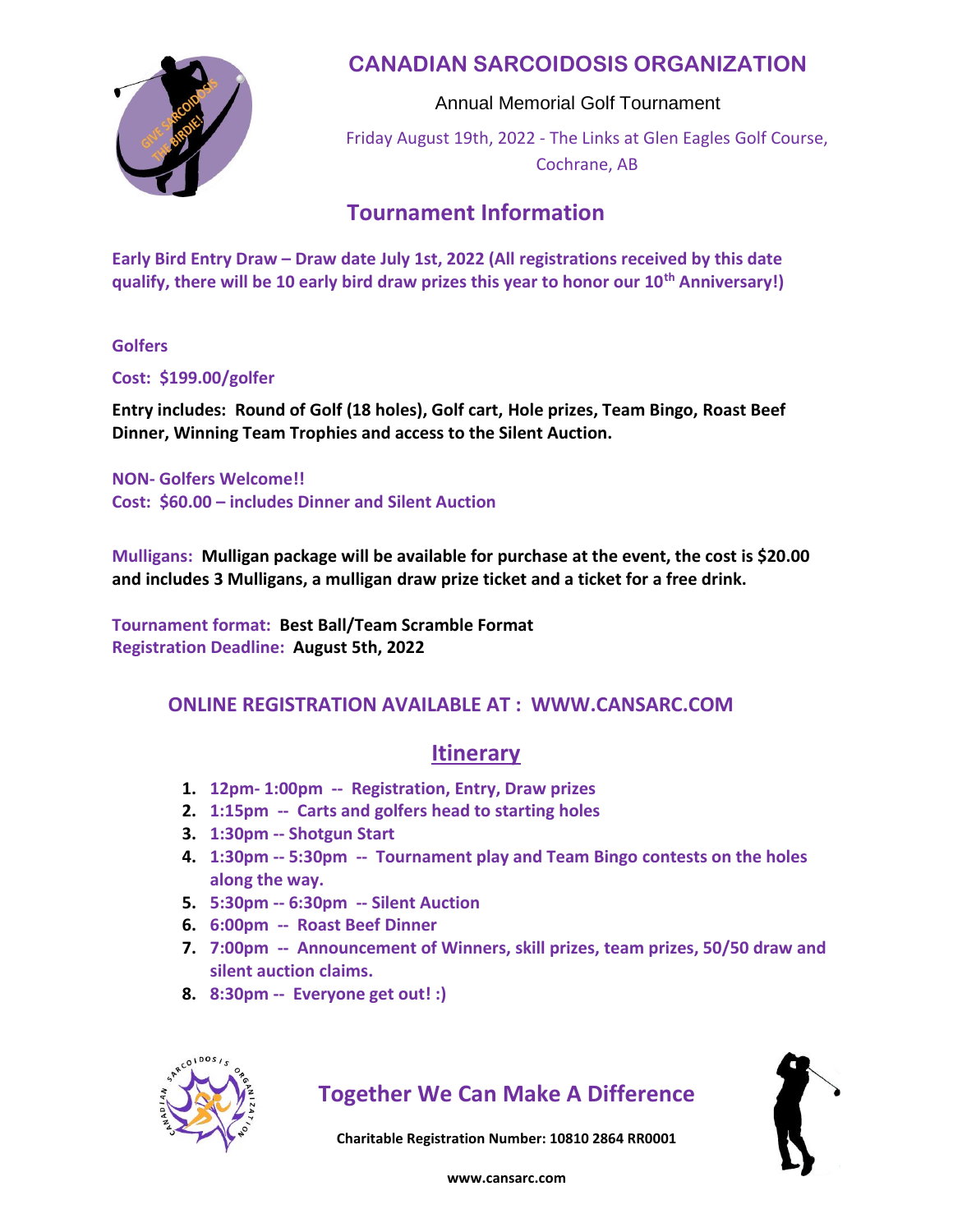

Annual Memorial Golf Tournament

Friday August 19th, 2022 - The Links at Glen Eagles Golf Course, Cochrane, AB

# **Corporate Sponsorship and Donations**

## **Sponsorship Opportunities**

- **Platinum Package \$2500.00**
	- o **Company name and logo promptly displayed on our website and all printed materials for the tournament**
	- o **Includes signage on one of the holes in play**
	- o **Recognition and formal introduction at the banquet**
	- o **Entry for four (4) golfers**
	- o **Banquet dinner and prizes**
- **Gold Package - \$1500.00**
	- o **Recognition and formal introduction at the banquet**
	- o **Entry for four (4) golfers**
	- o **Banquet dinner and prizes**
- **Silver Package - \$1000.00**
	- o **Recognition and formal introduction at the banquet**
	- o **Entry for two (2) golfers**
	- o **Banquet and prizes**
- **Hole Sponsors - \$250.00**
	- o **Recognition and introduction at the banquet**
	- o **Signage on the hole being sponsored with logo if provided**
- **Team Bingo Sponsors**
	- o **Honorable mention and introduction at the banquet**
	- o **Signage at the contest being sponsored with logo if provided**
- **Lunch Sponsor - Pre-Event**
	- o **Signage at the lunch event with logo if provided**
	- o **Formal recognition at the banquet**
- **Prize/Silent Auction Donations**
	- o **Corporate promotional items to be used as prizes and/or for silent auction are always greatly appreciated**



### **Together We Can Make A Difference**

**Charitable Registration Number: 10810 2864 RR0001**

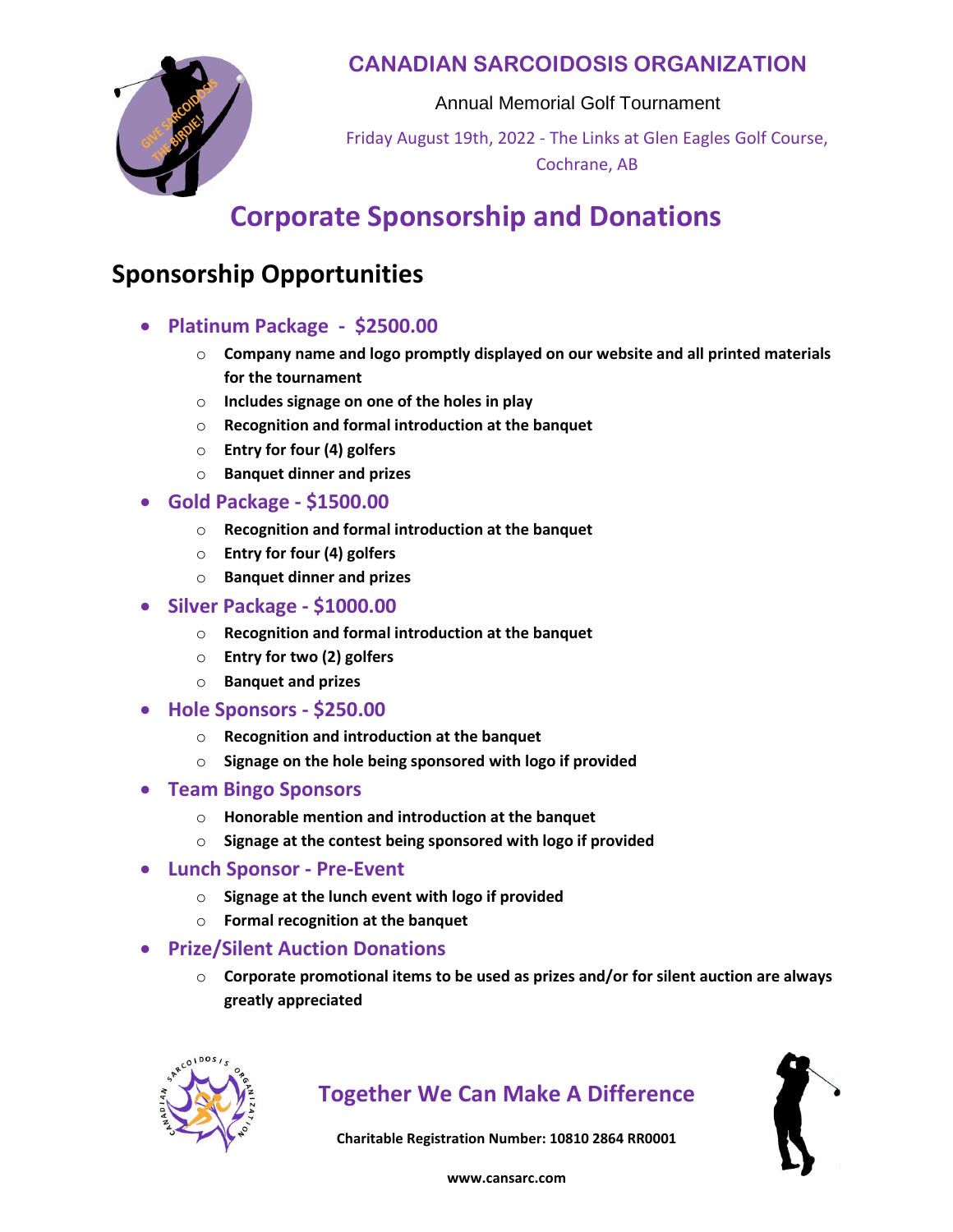

Annual Memorial Golf Tournament

Friday August 19th, 2022 - The Links at Glen Eagles Golf Course, Cochrane, AB

**Registration Form (Please Print) Registration received prior to July 1st, 2022 will be entered into the Early Bird Entry Draw on July 1st . Company Name (if applicable): \_\_\_\_\_\_\_\_\_\_\_\_\_\_\_\_\_\_\_\_\_\_\_\_\_\_\_\_\_\_\_\_\_\_\_\_\_\_\_\_\_\_\_\_\_\_\_\_\_\_**

**(First and Last name with Full Mailing address. Required for any kind of donation receipt.)**

| Player 1:               | Email: |
|-------------------------|--------|
| <b>Mailing Address:</b> | Phone: |
| Player 2:               | Email: |
| <b>Mailing Address:</b> | Phone: |
| Player 3:               | Email: |
| <b>Mailing Address:</b> | Phone: |
| Player 4:               | Email: |
| <b>Mailing Address:</b> | Phone: |

**ONLINE REGISTRATION AVAILABLE AT : WWW.CANSARC.COM**

#### **Register Prior To August 5 th , 2022**

**\$199.00 per player X \_\_\_\_ (# of players) = \$\_\_\_\_\_\_\_\_\_\_\_**

**\$60.00 per NON-Golfer/Dinner Guest X \_\_\_\_(# of guests) = \$\_\_\_\_\_\_\_\_\_\_\_**

**Total Amount Enclosed: \$\_\_\_\_\_\_\_\_\_\_\_**

### **Please make cheques payable to Canadian Sarcoidosis Organization Mail cheques and registration forms to:**

**70 Hogarth Crescent SW, Calgary, AB T2V 3A7**

For more information please contact via Email: golftourney@cansarc.com or info@cansarc.com

Phone: Tanya Saban (403)614-0889 or Todd Weisgerber (403)805-0069



# **Together We Can Make A Difference**

**Charitable Registration Number: 10810 2864 RR0001**

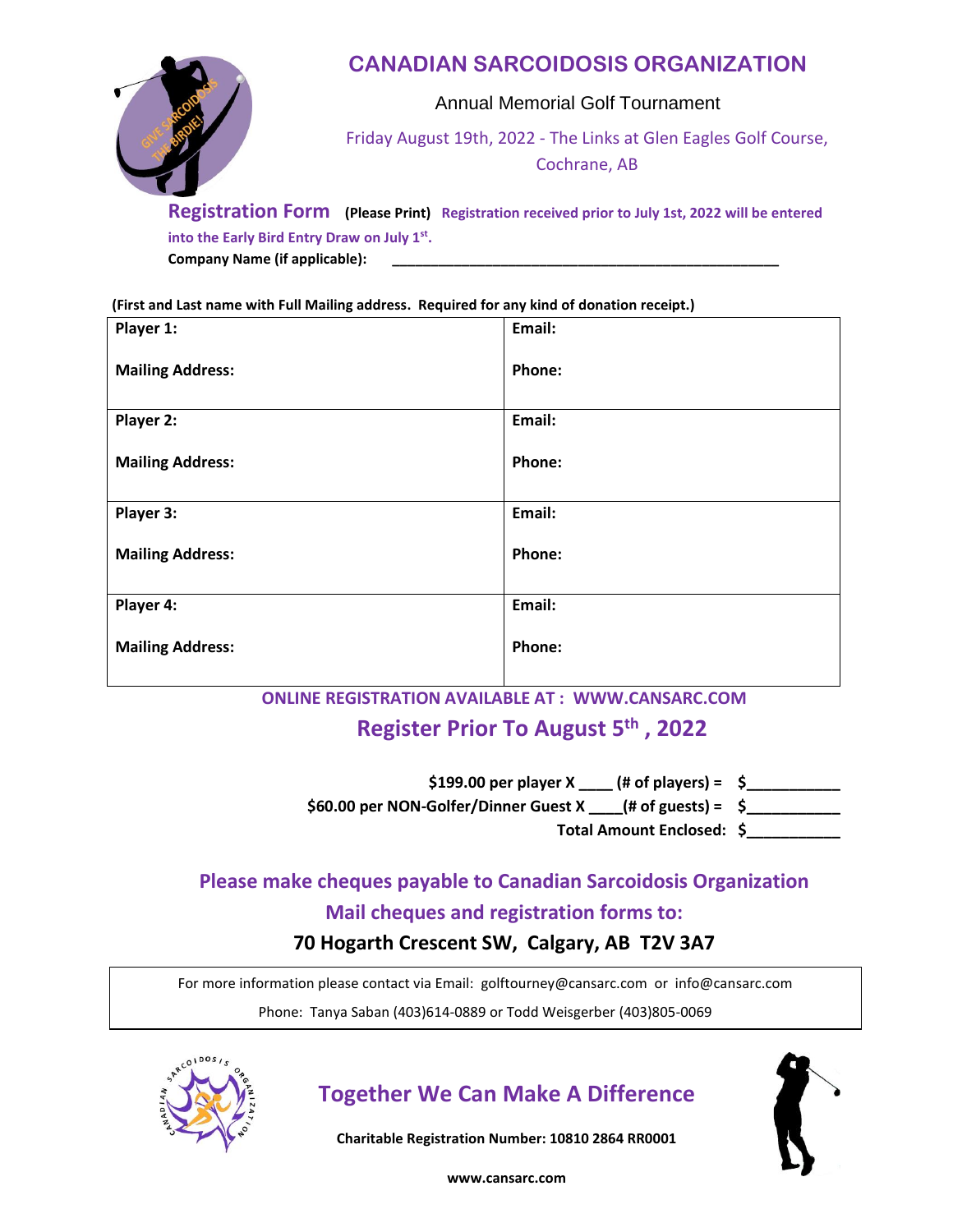

Annual Memorial Golf Tournament Friday August 19th, 2022 - The Links at Glen Eagles Golf Course, Cochrane, AB

# **Sponsors and Donations for the**

#### **"Give Sarcoidosis the Birdie!" Annual Memorial Golf Tournament**

Hello,

We write to ask you to support our organization this year with a donation to our annual memorial golf tournament on Friday August 19, 2022. Each year, our organization hosts the tournament to raise funds and awareness for Sarcoidosis research in association with the University of Calgary, Cummings School of Medicine. Money raised through our annual tournament is used to support the new Bronchoscopy Suite that is dedicated to research and treatment of Sarcoidosis. Without generous donations from individuals or corporations like you, this would not be possible. Donations help sustain our tournament and organization to benefit the Sarcoidosis community by directly funding research projects focused on treatment and a cure for this disease.

We are counting on your support. There are many options for donation like hole sponsorships, tournament sponsor, hole prizes, team prizes, silent auction items, etc. Remember also that your gift may be tax-deductible!

Please feel free to contact us directly with any suggestions or possible donations you may be able to provide. Your donation will be recognized in our golf program at the tournament and on our website throughout the year following the tournament (with your permission).

Thank you in advance for your support!

Sincerely,

Canadian Sarcoidosis Organization



# **Together We Can Make A Difference**

**Charitable Registration Number: 10810 2864 RR0001**